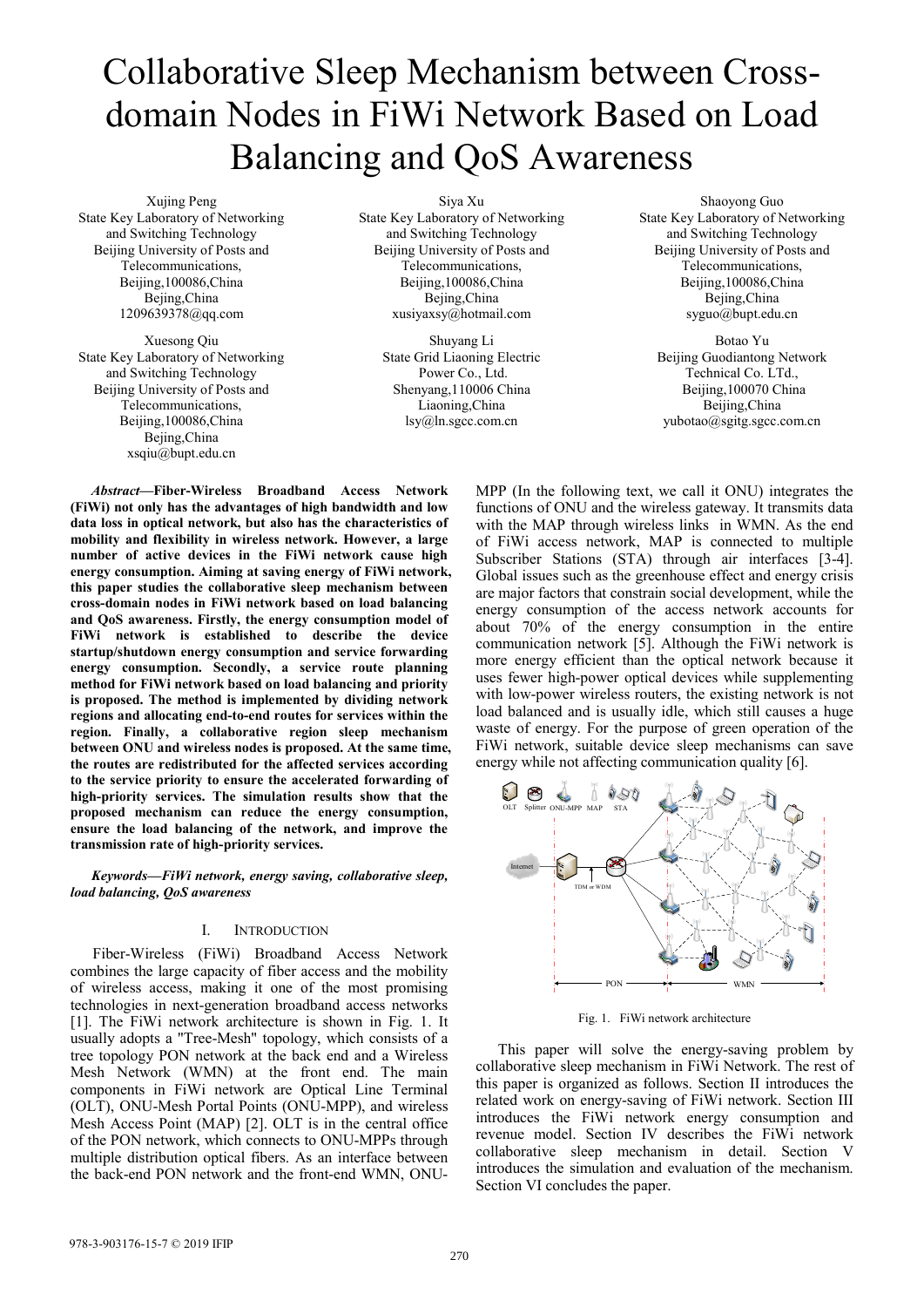## II. RELATED WORK

At present, energy-saving research in FiWi network is mainly concentrated on the sleep mechanism of ONU [7-8]. In the ONU sleep mode, depending on whether the ONU has data to be transmitted, it periodically switches to the active or sleep state[9]. In order to achieve the energy saving of the FiWi network by sending the ONUs to sleep and guaranteeing the quality of service (QoS), some scholars have conducted related research.

Reference [10] proposed a load transfer mechanism between the dormant ONU and the active ONU to decrease the transmission delay caused by ONU sleep. That is, the load of the dormant ONU is rerouted to the active ONU through the front-end multi-hop mesh network for forwarding. Reference [11] proposed a dynamic energysaving mechanism, including load sensing, active/sleep transition and traffic rerouting. The mechanism selected the ONU with the highest load as the destination node to increase the number of dormant ONUs, and transferred the traffic in the low-load ONU to the high-load ONU. However, this mechanism would cause the network load to be unbalanced. Reference [12] dynamically scheduled the power state of the ONU by comparing its load with the threshold, and then configured the topology of the wireless subnet to achieve energy saving. Reference [13] proposed a packet aggregation energy-saving strategy, which aggregated data packets first and then sent them to extend ONU sleep time. But this mechanism will introduce a large transmission delay to the services. Reference [14] proposed a correlationaware energy-saving mechanism. According to the reachability and traffic distribution of the wireless nodes to the ONU, the optimal ONU enters into the long-sleep state. However, this algorithm did not take energy savings for wireless nodes and QoS guarantees for services into consideration.

In summary, the problems of the above mechanisms are as follows: (a) These mechanisms mainly focused on the ONU sleep, but have not paid attention to the energy saving of the wireless nodes. The sleep of the ONU makes the nearby wireless nodes idle, so it is necessary to reduce energy waste by sending these wireless nodes to sleep [15]. (b) In order to make more ONUs sleep, most energy-saving mechanisms would cause unbalanced load distribution. (c) The above mechanisms did not distinguish the QoS requirements of different services, failing in meeting the differentiated service requirements of the distribution of communication services [16].

Aiming at solving the above problems and realizing the energy-saving goal of FiWi network, this paper proposes a collaborative sleep mechanism between cross-domain nodes in FiWi network based on load balancing and QoS awareness. The main contributions are as follows:

- Firstly, the FiWi network energy consumption model is established to describe the device startup/shutdown energy consumption and service forwarding energy consumption. On this basis, the network service revenue model is established.
- Secondly, a route planning method for FiWi network service based on load balancing and priority is proposed. The method is implemented by dividing multiple ONU-centric network regions and

allocating end-to-end routes for multi-level services within the region.

 Finally, a collaborative region sleep mechanism between ONU and wireless nodes based on load transfer is proposed. At the same time, the routes are redistributed for the affected services according to the service priority to ensure the accelerated forwarding of high-priority services.

## III. SYSTEM MODEL

## *A. FiWi network model*

A FiWi network can be represented as a weighted undirected graph  $G^S = (N^S, L^S)$ , where  $N^S$  is the node set of the network and *N* is the total number of network nodes. Each node  $n_i^S \in N^S, i \in \{1, ..., N\}$  has CPU computing power  $C(n_i^S)$  and geographic location  $Loc(n_i^S)=(x_i, y_i)$ .  $L^S$  is the link set of the network, and  $l_{mn}^S \in L^S(m, n = 1, ..., N)$  is a path connecting the nodes  $n_m^S$  and  $n_n^S$ . The path can be composed of multiple links connected in series [17]. When performing service routing, the FiWi network has the following two constraints:

#### *1) CPU computing power limit*

CPU computing power limit indicates that when performing service routing, the remaining CPU computing power of each node in the transmission path should be greater than the computing requirement of the service, which can be expressed as (1).

$$
SR_{cpu} \le C_{ini} \left( n_i^S \right) - C_{use} \left( n_i^S \right) \tag{1}
$$

Where,  $SR_{cpu}$  denotes the CPU computing requirement of the service request,  $C_{ini}(n_i^S)$  and  $C_{use}(n_i^S)$  indicate the initial and the used CPU computing power of node  $n_i^S$ , respectively.

#### *2) Link bandwidth constraint*

Link bandwidth constraint indicates that in service routing, each link bandwidth of all links in the transmission path should be greater than the service required bandwidth, which can be defined as (2).

$$
SR_{band} \leq B_{ini} \left( l_{mn}^S \right) - B_{use} \left( l_{mn}^S \right) \tag{2}
$$

Where, *SR*<sub>hand</sub> represents the bandwidth requirement of service request,  $B_{ini} (l_{mn}^S)$  and  $B_{use}(l_{mn}^S)$  indicate the initial bandwidth and the used bandwidth of  $\lim_{m}$ , respectively.

## *B. FiWi network energy consumption*

The energy consumption of a FiWi network consists of two parts. One part is the device startup/shutdown energy consumption of the ONUs and the wireless nodes MAPs. The other part is the service forwarding energy consumption. In order to uniformly calculate the two parts, combined with the characteristics of the FiWi network, we set the calculation period of the energy consumption as a polling cycle  $T_{c}$  of the OLT.

## *1) Equipment startup/shutdown energy consumption*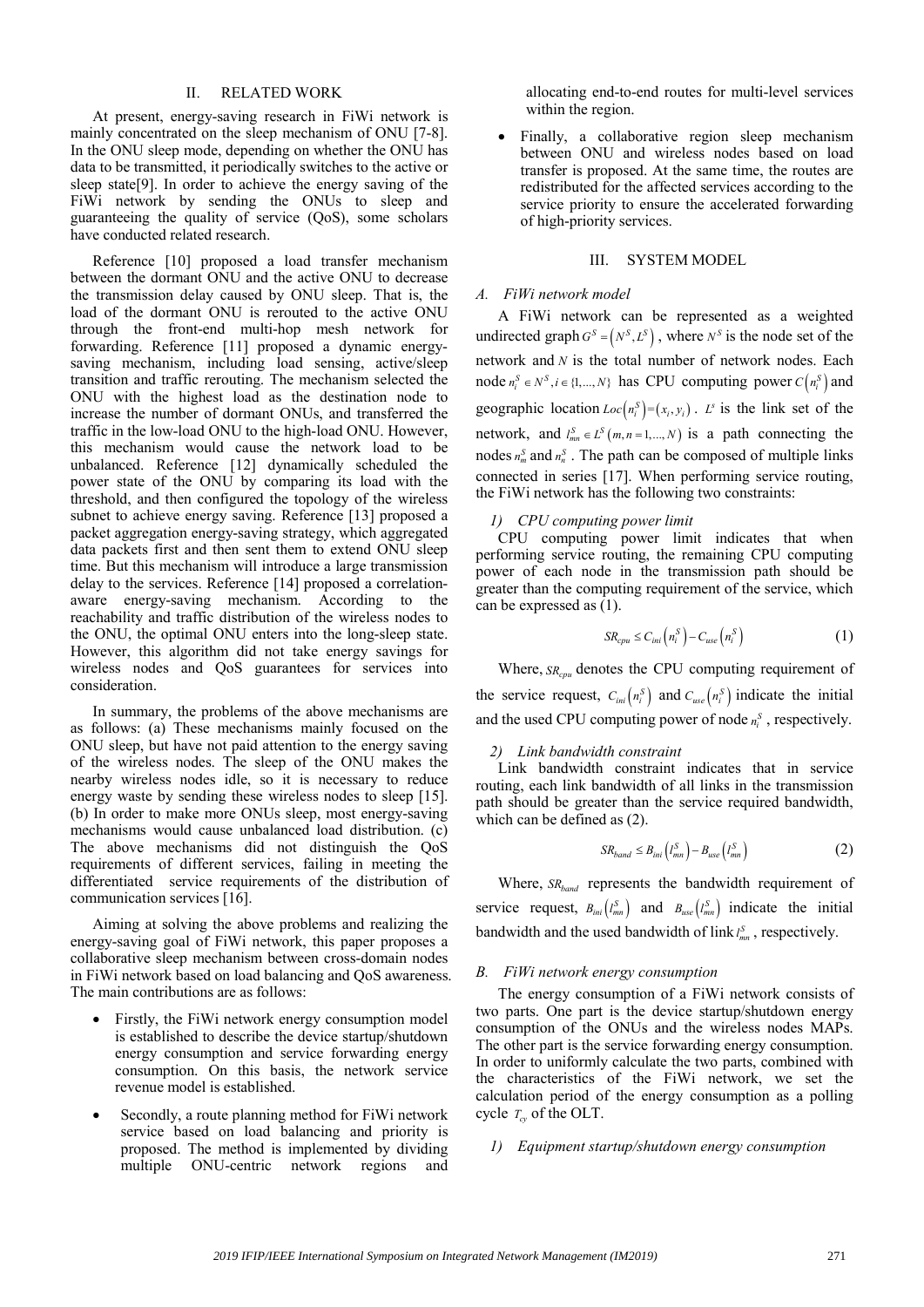The energy consumption of the FiWi device needs to be calculated separately for the ONU and the wireless node MAP in the time of  $T_{cv}$ .

In terms of ONU, assuming that the total number in the FiWi network is *N* and the number of active states is *n* . The ONU energy consumption in  $T_{cv}$  can be expressed as (3).

$$
E_{ONU} = \sum_{l=1}^{n} E_{ac} + \sum_{k=1}^{N-n} E_{sl} = \sum_{l=1}^{n} P_{ac} \times T_{cy} + \sum_{k=1}^{N-n} P_{sl} \times T_{cy}
$$
(3)

Where,  $E_{ac}$  and  $E_{sl}$  indicate the ONU energy consumption in the active and sleep state, respectively. Correspondingly,  $P_{ac}$  and  $P_{sl}$  denote their powers, respectively.

In terms of MAP, it is assumed that the total number in the network is  $N^w$ . The number of MAPs that are sleeping due to the sleep of the ONUs are  $N_1, N_2, ..., N_{N-1}, N_N$ , respectively. So that the MAP energy consumption in the time of  $T_{cy}$  can be described as (4).

$$
E_{MAP} = E_{ac}^{w} + E_{sl}^{w} = \left( N^{w} - \sum_{k=1}^{N} N_k \right) \times T_{cy} \times P_{ac}^{w} + \sum_{k=1}^{N} N_k \times T_{cy} \times P_{sl}^{w}
$$
 (4)

Where,  $E_{ac}^{\text{w}}$  and  $E_{cd}^{\text{w}}$  indicate the MAP energy consumption in the active and sleep state, respectively.  $P_{ac}^w$  and  $P_{sl}^w$  represent their powers, respectively.

### *2) Service Forwarding Energy Consumption*

In the FiWi network, the service forwarding energy consumption is mainly concentrated in the wireless multihop part. Therefore, we only considers wireless forwarding energy consumption and adopts the typical wireless transmission energy consumption model in [18].

Assuming that during the time of  $T_{cy}$ , the number of services transmitted by the network is *M* . The bandwidth of each service is  $B(SR_x), x \in \{1,2,...,M\}$ , and the distance forwarded of the service is  $d(SR_r)$ . Then the forwarding energy consumption in  $T_{cy}$  can be expressed as (5)-(7).

$$
E_{trans} = \sum_{x=1}^{M} B(SR_x) \Big( E_{send} + E_{receive} + \varepsilon_{fs} \times d(SR_x)^{index} \Big) \tag{5}
$$

$$
index = \begin{cases} 2, & d(SR_x) < d_0 \\ 4, & d(SR_x) > d_0 \end{cases}
$$
 (6)

$$
d_0 = \sqrt{\varepsilon_{fs} / \varepsilon_{mp}} \tag{7}
$$

Where, *Esend* and *Ereceive* denote the energy consumed to send and receive a data packet by the electric circuit, respectively.  $\varepsilon_k$  and  $\varepsilon_{mn}$  indicate the free space and multipath fading signal amplification coefficients, respectively. The result  $d_0$  calculated by (7) is a constant.

In summary, during a polling cycle  $T_{cy}$  of the OLT, the FiWi network energy consumption can be described as (8).

$$
E_{\text{energy}} = E_{\text{ONU}} + E_{\text{MAP}} + E_{\text{trans}}
$$
  
=  $\left(\sum_{l=1}^{n} P_{ac} + \sum_{k=1}^{N-n} P_{sl}\right) \times T_{cy} + \left\{\left(N^{w} - \sum_{k=1}^{N} N_{k}\right) \times P_{ac}^{w} + \sum_{k=1}^{N} N_{k} \times P_{sl}^{w}\right\} \times T_{cy}$  (8)  
+  $\sum_{x=1}^{M} B(SR_{x}) \times \left(E_{\text{send}} + E_{\text{receive}} + \varepsilon_{fs} \times d(SR_{x})^{\text{index}}\right)$ 

## *C. FiWi network revenue*

In the FiWi network environment, the clients make service requests to the network service provider (NSP), and once the network completes the services transmission, it brings revenue to the NSP. In general, the revenue of accepting a service request are related to the CPU, bandwidth resource requirements, and duration of the service. In a polling cycle  $T_{cy}$  of the OLT, the revenue of accepting *M* service requests to the NSP are expressed as (9).

$$
R_{revenue}(SR) = \sum_{x=1}^{M} T(SR_x) \times \left( p_{cpu} \times \sum_{n_i^S \in N^S} C_x \left( n_i^S \right) + p_B \times \sum_{l_{ij}^S \left( n_i^S, n_j^S \right) \in L^S} B_x \left( l_{ij}^S \right) \right)
$$
(9)

Where,  $T(SR_x)$  denotes the duration of the service request  $SR_x$ ,  $\sum_{n_i^S \in N^S} C_x (n_i^S)$  $\sum_{n_i^S \in N^S} C_x \left( n_i^S \right)$  $C_{\rm r}$  | n  $\sum\limits_{s \in N^S} C_{\rm x} \left( n^S_i \right) \text{and} \sum\limits_{l^S_{ij} \left( n^S_i, n^S_j \right) \in L^S} B_{\rm x} \left( l^S_{ij} \right)$  $\sum_{l_{ii}^S\left(n_i^S,n_i^S\right)\in L^S}B_x\left(l_{ij}^S\right)$  $B_{\rm r}$ <sup>*l*</sup>  $\sum_{r,s_i^S \in L^S} B_x \left( l_{ij}^S \right)$  represent the CPU computing power and the bandwidth requirements of the *SR*, respectively.  $p_{cpu}$  and  $p_B$  indicate the parameters for adjusting the CPU computing power and bandwidth weight.

The NSP obtains revenue by providing services, while taking on resource consumption at the same time. To this end, the objective function is to maximize the profit of the network service provider, which can be described as (10).

$$
P_{profile} = R_{revenue} (SR) - E_{energy}
$$
  
\n
$$
= \sum_{x=1}^{M} T(SR_x) \times \left( p_{cpu} \times \sum_{n_i^S \in N^S} C_x (n_i^S) + p_B \times \sum_{l_{ij}^S (n_i^S, n_j^S) \in L^S} B_x (l_{ij}^S) \right)
$$
  
\n
$$
- \left( \sum_{l=1}^{n} P_{ac} + \sum_{k=1}^{N-n} P_{sl} \right) \times T_{cy} - \left\{ \left( N^w - \sum_{k=1}^{N} N_k \right) \times P_{ac}^w + \sum_{k=1}^{N} N_k \times P_{sl}^w \right\} \times T_{cy}
$$
  
\n
$$
- \sum_{x=1}^{M} B(SR_x) (E_{send} + E_{receive} + \varepsilon_{fs} \times d(SR_x)^{index})
$$
\n(10)

## IV. ALGORITHM DESCRIPTION

This section will introduce the complete sleep mechanism for the FiWi network in detail, which mainly includes two processes. One is the initial route planning strategy of the service, including network region division and performing end-to-end routing in the region. The other is the region dormancy strategy based on load transfer, including letting the network region perform sleep/active transitions according to the load and rerouting the affected services.

## *A. Service route planning mechanism based on load balancing and priority*

After the wireless terminal STA generates a service request, the process of uploading the data stream to the OLT may be described as (11). Firstly, in the wireless domain, the STA selects the nearest MAP node as the source node. Then, the source node MAP arrives at the gateway ONU through wireless multi-hop, which requires route planning. Finally, in the optical domain, the ONU has only a unique tree-shaped path to the OLT. Therefore, we need to route the service from the source node MAP to ONU.

$$
STA \xrightarrow{\text{Choose the nearest}} MAP \xrightarrow{\text{Need to be planned}} ONU \xrightarrow{\text{TDMA}} OLT
$$
 (11)

In order to make the lower load ONUs and MAPs collaborative sleep to reduce network energy consumption, this paper proposes a regional division strategy for assigning a default ONU gateway to each MAP. By enabling services to be transmitted within the region, network congestion can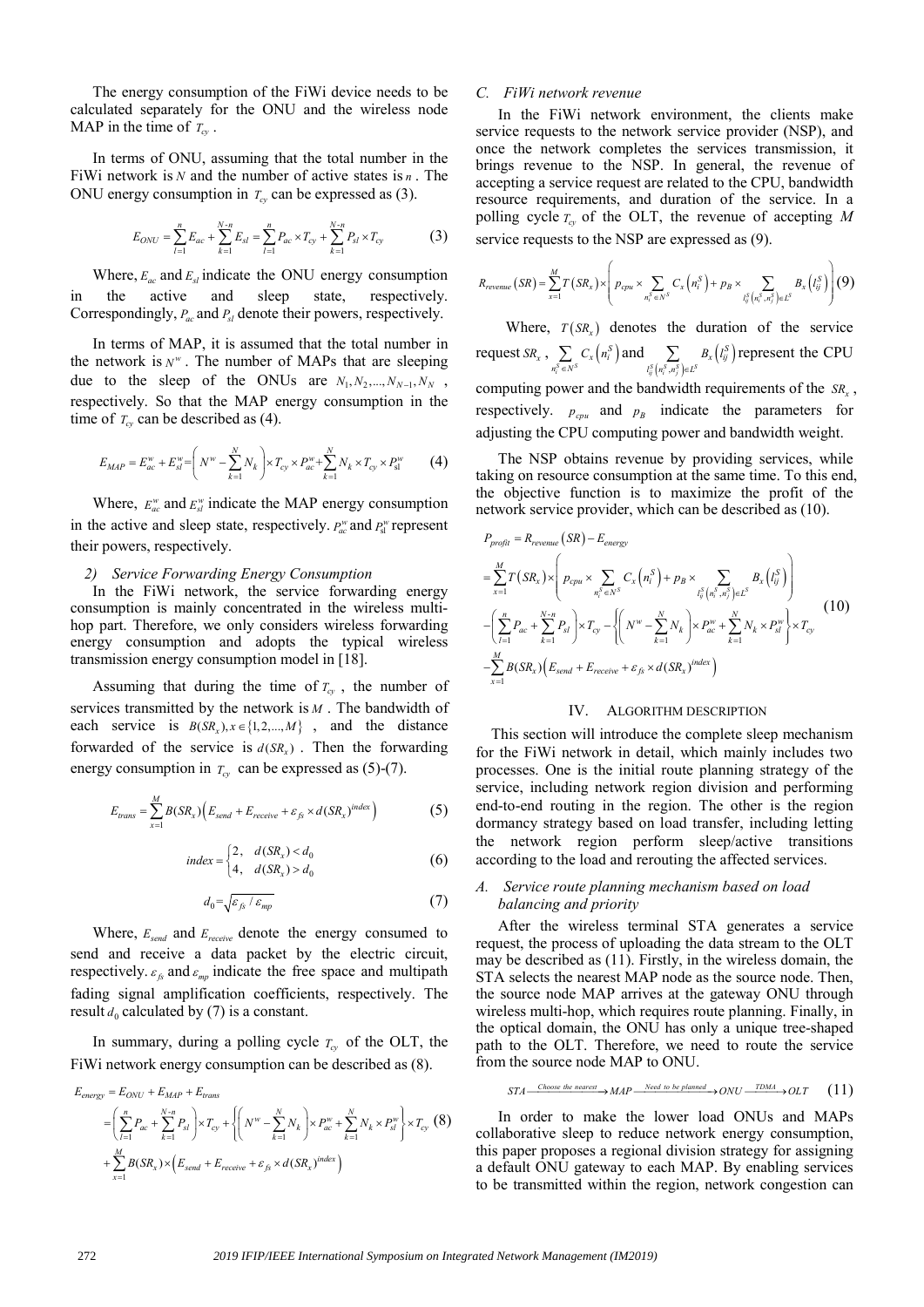be avoided. Furthermore, we perform end-to-end routing of multi-level services based on priority in the region to ensure service quality.

## *1) Network region division based on load balancing*

Before services arrive, we perform the network region division to reduce the service waiting time. Assuming that the total number of  $ONU_i$  in the FiWi network is  $N_{ONU}$ ,  $i \in \{1, 2, ..., N_{ONU}\}$ , and the total number of wireless node  $MAP_j$  in the network is  $M_{MAP}$ ,  $j \in \{1, 2, ..., M_{MAP}\}$ . The division relationship between  $MAP_i$  and  $ONU_i$  is represented by  $MAP_{ji}$ . If  $MAP_{ji} = 1$ , it means that  $MAP_{ji}$  is in the region centered on  $ONU_i$ ; and if  $MAP_{ii} = 0$ , they are not in the same region. The network region division needs to divide the MAPs without overlap and omission in each region centered on the ONU, which can be expressed as (12).

$$
\sum_{i=1}^{N_{ONU}} MAP_{ji} = 1, j \in \{1, 2, ..., M_{MAP}\}
$$
 (12)

The other constraint is that the number of hops of the MAP multi-hop to the ONU in the local region does not exceed the threshold, which can be described by (13).

*Hops<sub>ji</sub>* (Hops from *MAP<sub>j</sub>* to *ONU<sub>i</sub>*)
$$
\leq
$$
 *Hops*<sub>lim</sub> (13)

Considering load balancing, since the terminal STA selects the nearest MAP node as the service source by default, the distribution of MAP nodes in the region basically represents the distribution of the load. The network regions should ensure that the difference in their number of MAPs served by the ONUs cannot be too large, so as to avoid network congestion. Assuming that  $S_{ONU-MPP}$  is the number of

MAPs in the *i*-th ONU region, and its average value can be calculated by (14).

$$
AVG(S_{ONU}) = \sum_{i=1}^{N_{ONU}} S_{ONU_i} / N_{ONU} = \sum_{i=1}^{N_{ONU}} \sum_{j=1}^{M_{MIP}} MAP_{ji} / N_{ONU}
$$
 (14)

In order to have a small difference in the number of MAPs in each region, we take the following measures: (1) We initially divide each MAP node into the nearest ONU region. (2) We select the MAPs that are farthest from the ONU in the region where the number of MAPs exceed the average to re-divide regions. (3) The hops of the MAPs reaching the new region should be within the threshold.

#### *2) Intra-region route planning based on priority*

After the region division is completed, when the service requests arrive, they need to be routed in each region. To ensure the QoS requirements of the service, we first prioritize different types of services, then perform service route planning according to the priority order.

## *a) Service levels division and priority calculation*

This paper considers three different types of services with typical characteristics of the access network, namely EFlevel, AF-level and BE-level services [19-20].

- EF (Expedited Forwarding): The EF service has high reliability requirements and is sensitive to delays, such as remote control and protection services.
- AF (Assured Forwarding): The AF service has high bandwidth requirements, high latency requirements,

and low reliability requirements, such as streaming video and video surveillance services.

 BE (Best Effort): The BE service has high reliability requirements, low latency requirements, and low bandwidth requirements, such as smart meter reading services.

Corresponding to a specific service, a service request can be represented by a quintuple:  $SR(SR_{cpu}, SR_{band}, SR_{delay}, r_H, b_H, t_L)$ , where  $SR_{cpu}$ ,  $SR_{band}$ ,  $SR_{delay}$  are the CPU demand, bandwidth requirement, and maximum tolerable delay, respectively. By comparing with the service demand parameter threshold, it can be determined whether the SR has high reliability requirements, high bandwidth requirements, or low delay requirements, which are respectively denote by  $r_H$ ,  $b_H$ ,  $t_L$ , and if yes, the value is 1, otherwise it is 0. Therefore, the parameters of the three type services can be obtained as: (1) EF service  $(r_H=1, b_H=0, t_L=1)$ ; (2) AF service  $(r_H=0, b_H=1, t_L=1)$ ; (3) BE service ( $r_H = 1, b_H = 0, t_I = 0$ ).

We define the formula for service priority as  $(15)$ .

 $QoS(SR) = r_H t_L + (1 - r_H t_L)(P_C \times SR_{cou} + P_B \times SR_{band} + P_D \times SR_{delay})$  (15)

Where, if  $r_{\mu}t_{\iota}=1$ , the service is an EF-type service with the highest priority and its  $QoS(SR)$  value is 1; if  $r_H t_L = 0$ , the service is not an EF-type service, and the priority is calculated according to various parameters of the service.  $P_C, P_B, P_D$  are the weighting factors of CPU computing power, link bandwidth and tolerance delay, respectively. The calculated range is  $0 < \textit{OoS}$   $(SR) < 1$ . Service routing is performed according to the priority  $\cos(S_R)$  from high to low in each network region, so as to obtain the maximum benefit of network services.

## *b) Route planning for multi-level services*

In the route planning process, we adopt a link-oriented protocol to exchange the control information in the FiWi network. The node informs its own link state to the network, and also collects others' information to generate a routing table and assign path weights. Assuming that there are *X* paths between the source node *S* and the destination node *D* for a service. The weight of each path between *S* and *D* is defined as  $W_x(1 < x < X)$ . Firstly, any optional path needs to meet the link bandwidth requirements and service delay requirements of the service. Then, we select the path with largest weight  $W_x$  in the optional paths to perform service transmission.

## Bandwidth constraints

It is assumed that the *x*-th path contains *Y* links, that is, the path contains *Y* hops. The *y*-th link has a rated capacity of  $BW_{xy}$ , and the link load is  $LD_{xy}$ . Thus, the minimum value of the difference between the link rated capacity and the load in the entire path is the remaining bandwidth of the path, which can be expressed as (16).

$$
BL_x = \min(BW_{xy} - LD_{xy}), \qquad y = 1, ..., Y \tag{16}
$$

The remaining bandwidth of each link in the optional path *BL<sub>x</sub>* should be greater than the bandwidth required  $SR_{band}$ , which can be described by (17).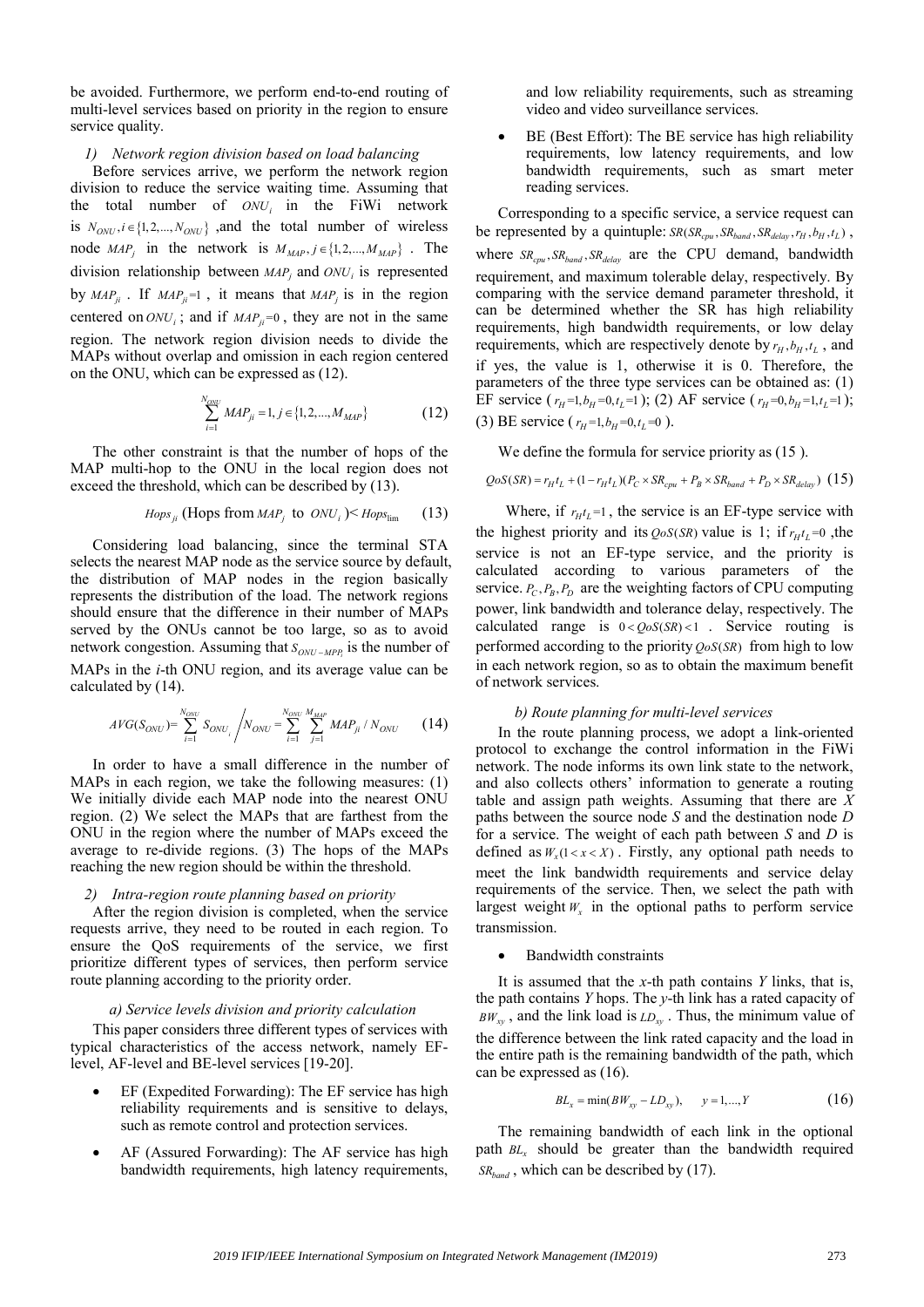$$
BL_x \ge SR_{band} \tag{17}
$$

## Delay constraint

The delay constraint is that the total delay of all links on the optional path from the source node to the destination node should be less than the tolerance delay of the service request, which can be expressed as (18).

$$
\sum_{y=1}^{Y} d_{xy} \le SR_{delay}
$$
 (18)

Where  $d_w$  represents the single-hop delay of the *y*-th link in the *x*-th path, and  $SR_{delay}$  denotes the tolerance delay of SR.

Path weight calculation

In all the multiple candidate paths that meet the bandwidth and delay requirements, we calculate the path weights based on multiple factors such as the delay of the path, the remaining bandwidth and the packet loss rate. The path weight is used as a parameter to select the path. The greater the weight, the greater the probability that the path is selected, and the path weight is expressed as (19).

$$
W_{x} = \frac{\left(\prod_{y=1}^{Y} (1 - LR_{xy})\right)^{r_{H}} \times BL_{x}^{b_{H}}}{\left(\sum_{y=1}^{Y} d_{xy}\right)^{t_{L}}}
$$
(19)

Where,  $LR_w$  and  $d_w$  indicate the packet loss rate and delay of the *y*-th link in the *x*-th path, respectively.  $BL<sub>x</sub>$  denotes the minimum remaining bandwidth of the *x*-th path. For EF-type services such as remote real-time control service  $(r_H=1, b_H=0, t_L=1)$ , the path weight calculation uses the packet loss rate and delay as the parameters. For AF-type services such as video service ( $r_H=0, b_H=1, t_L=1$ ), the path weight calculation takes the bandwidth and the delay as the parameter. For BE-type services such as smart meter reading service ( $r_H = 1, b_H = 0, t_L = 0$ ), the path weight calculation uses the packet loss rate as the parameter, thereby implementing path selection for distinguishing service QoS. The entire service route planning mechanism based on load balancing and priority is shown as Algorithm 1.

Algorithm 1: Service route planning mechanism based on load balancing and priority

**Input:**  $Loc(ONU_i), i \in \{1, 2, ..., N_{ONU}\},$  $Loc(MAP<sub>j</sub>)$ ,  $j \in \{1, 2, ..., M<sub>MAP</sub>\}$ , Node set  $N<sup>S</sup>$ , Link set  $L<sup>S</sup>$ ,

Service Request  $SR_k(SR_{cpu}, SR_{band}, SR_{delay}, r_H, b_H, t_L), k \in \{1, 2, ..., K\};$ **Output:** Regional division :  $MAP_{ji} (MAP_j$  *is devided in region ONU<sub>i</sub>*),

Path for all  $SR_k$ ;

- 1. **Initialization:**  $MAP_{ii} \leftarrow 0, i \in \{1, 2, ..., N_{ONU}\}, j \in \{1, 2, ..., M_{MAP}\}$ ;
- 2. **Regional division based on load balancing:**
- 3. **for** j: =1 to  $M_{MAP}$  **do**
- 4. Divide  $MAP_j$  to the region  $ONU_j$  of the minimum hops count initially, mark as  $MAP_{ii} = 1$ ;
- 5. **end for**
- 6. Sort the number  $S_{\text{ONU}_i}$  of MAPs in each region in descending order and calculate the average value.
- 7. **for**  $ONU_i$  region:  $S_{ONU_i} > AVG(S_{ONU})$  **do**
- 8. Select the farthest  $MAP<sub>i</sub>$  to re-partition;

9. **for** all  $ONU_t(t \neq i)$  to  $MAP_j$  from near to far **do** 

10. 
$$
\left| \int \mathbf{if} \text{ Hops}_{jt} < \text{Hops}_{\text{lim}} \& S_{\text{ONU}_t} < \text{AVG}(S_{\text{ONU}}) \text{ then} \right|
$$

11. 
$$
MAP_{ji} = 0, MAP_{jt} = 1, S_{ONU_t} + 1, S_{ONU_i} - 1;
$$

$$
12. \quad | \quad |
$$

13. **end if**

 **end for** 14. **end for**

## 15. **Route planning based on priority:**

- 16. Calculate the priority  $\cos(SR_k)$  for all  $SR_k$  by (15);
- 17. Sort all  $SR<sub>k</sub>s$  in descending order of  $QoS(SR<sub>k</sub>)$ ;
- 18. **for** each  $SR_k$  in sorted queue **do**

break:

- 19. **Find all**  $path_x, x \in \{1, 2, ..., X\}$  from  $S(SR_k)$  to  $D(SR_k)$
- 20. each *path<sub>x</sub>* consists of *Y* links, each link  $y \in \{1, 2, ..., Y\}$ ;
- 21. **for** each *path*<sub>x</sub> **do**

22. If 
$$
\min(BW_{xy} - LD_{xy}) \ge SR_{band} \& \sum_{y=1}^{Y} d_{xy} \le SR_{delay}
$$
 then

- 23.  $\vert$   $\vert$  Calculate the weight of the path  $W_r$  by (19);
- 24. **else**  $W_r = 0$ ;
- 25.  $\parallel$  end if
- 26. **end for**
- 27. Output the path with largest  $W_i$  and transmit  $SR_k$ ;
- 28. Update remaining network resource information;
- 29. **end for**
- *B. collaborative region sleep mechanism between crossdomain nodes based on load transfer*



Fig. 2. Collaborative region sleep mechanism based on load transfer

In order to reduce the energy consumption of the FiWi network when the load is small, this paper proposes a collaborative sleep mechanism between the ONU and wireless nodes based on load transfer. As shown in Fig. 2, the mechanism first sleeps the ONU with lower load and the MAPs in the region, and re-divides the affected service and its source node MAP into the active ONU region. Secondly, in the new region, the affected service is re-allocated end-toend route based on service priorities.

## *1) ONU and MAPs collaborative region sleep*

We execute the sleep mechanism in every polling period *T<sub>cy</sub>* of OLT to prevent frequent switch form on and off status. Firstly, we set the load Low Threshold (LT) and High Threshold (HT) in  $T_{cy}$  time of each ONU region to control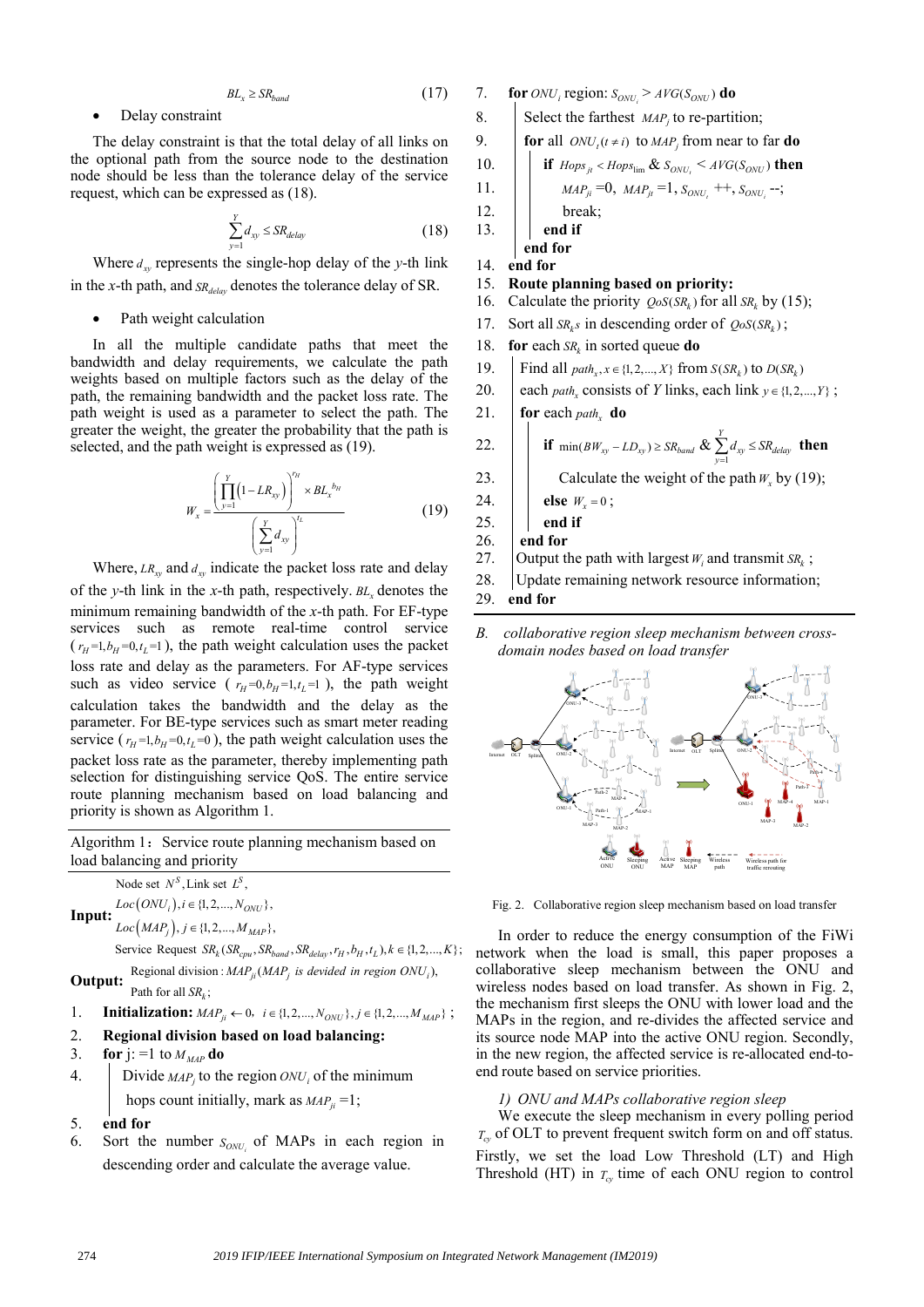whether to sleep/wake the network region. The active network region load total *Bi* must be between LT and HT, which can be expressed by (20).

$$
LT < B_i = \sum_{m=1}^{N_{mi}} B_{mi} < HT, i \in \{1, 2, \dots, N_{ONU-MPP}\} \tag{20}
$$

Where, *Bmi* denotes the load of the *m*-th service in the  $ONU_i$  region, and  $N_m$  indicates the number of services in the region. This limitation prevents the network region from being overloaded or the situation that less service transmissions occupy too much network resources. The following contents discuss the situation where the total region load exceeds the threshold.

*a)* If  $B_i < LT$ 

When the total network region load  $B_i$  is lower than LT, we consider re-dividing the service and the service source node MAP into other network regions, so as to make ONU and the remaining MAPs sleep in current region. During the load transfer, in order to improve the connectivity of the wireless router, the primary relay node MAPs can also reselect the new region like the service source node. The way to selection is as follows:

The load  $B_k$  of the new target ONU region plus load *B<sub>m</sub>* of service source node *MAP<sub>m</sub>* is still within the specified threshold range, as shown in (21).

$$
LT < B_k + B_m < HT \tag{21}
$$

• The selection of new target region takes into account the regional load capacity and the distance from the service source node MAP to the new gateway. We define the weight  $G_k$  for selection as (22).

$$
G_k = (C_g - B_k) / L_{m,k}
$$
 (22)

Where,  $C_e$  and  $B_k$  are the rated capacity and current load of the new region, respectively.  $L_{m,k}$  is the distance from  $MAP<sub>m</sub>$  to the new gateway  $ONU<sub>k</sub>$ . In all new network regions that meet the load capacity constraints, the region with the largest  $G_k$  is selected for the load and service source node MAP. After network regions are reconstructed, the ONU of the original region and remaining MAPs are dormant.

$$
b) \; \text{If} \; \; B_i > HT
$$

When the total network region load *B<sub>i</sub>* is higher than the high threshold HT, we also re-divide some service source nodes to avoid network congestion. The new region reselection considers other active network regions first to increase the sleep time of the dormant regions. Similar to  $B_i$ < $LT$ , some nodes reselect the target transfer network region according to formulas (21) and (22). If the active network region cannot meet the transfer requirement of the service source node, the dormant region is awakened.

#### *2) Priority-based affected services rerouting*

After completing the active/sleep transition of the FiWi network regions and reselecting the new region for the affected services, it is necessary to further complete the endto-end reroute allocation for the transferred services in the new region. Since the original network load of the new network region already occupies most network resources, it may not be able to meet the routing requirements of all the transferred loads. Therefore, this paper performs a prioritybased load rerouting mechanism.

We first prioritize all the services that need to be rerouted and then transmit them according to the routing algorithm proposed by Algorithm 1 in order. If the remaining resources of the current network can be satisfied, the route is directly performed; and if it is not satisfied, we need to determine the current rerouting service level. If it is a EF-type service, the resources occupied by the low-priority SRs that have been successfully routed in the current network region need to be released to perform timely transmission of the EF-type service. The release mode is that the service with the lowest priority is selected to release the resource, and the expired one is not selected. If it is still not satisfied, the next service is released until the rerouting succeeds. The rerouting mechanism is shown in Fig.3. Firstly, SR1 and SR2 are transmitted. At the same time, the high priority protection service SR3 needs to be rerouted. Therefore, the low priority SR2 is released, and SR3 is rerouted.



Fig. 3. Priority-based load rerouting mechanism

The entry process of collaborative region sleep mechanism between cross-domain nodes based on load transfer is described in details as Algorithm 2.

|        | Algorithm 2: Cross-domain nodes collaborative sleep<br>mechanism based on load transfer |
|--------|-----------------------------------------------------------------------------------------|
|        | Load in the $ONU_i$ region $B_i, i \in \{1, 2, , N_{ONU}\}\$                            |
| Input: | Low Threshold LT, High Threshold HT;                                                    |
|        | Some ONUs or MAPs sleep, some affected services and their                               |
|        | <b>Output:</b> source nodes MAPs in the sleep region select new regions,                |
|        | the affected services rerouting within the new regions.                                 |
| 1.     | Regional sleep mechanism:                                                               |
| 2.     | for each $ONU_i$ network region do                                                      |
| 3.     | if $B_i < LT$ then                                                                      |
| 4.     | for $SR_m$ in the region to be dormant do                                               |
| 5.     | for each active $ONU_k(k \neq i)$ region do                                             |
| 6.     | if $LT < B_k + B_m < HT$ then                                                           |
| 7.     | Calculate the gateway weight $G_k = (C_g - B_k) / L_{m,k}$ ;                            |
| 8.     | else $G_k = 0$ ;                                                                        |
| 9.     | end if                                                                                  |
| 10.    | end for                                                                                 |
| 11.    | Keep the source and primary relay MAPs active;                                          |
| 12.    | Select the ONU with largest $G_k$ as new gateway;                                       |
| 13.    | end for                                                                                 |
| 14.    | Send $ONU_i$ and rest MAPs in the region to sleep;                                      |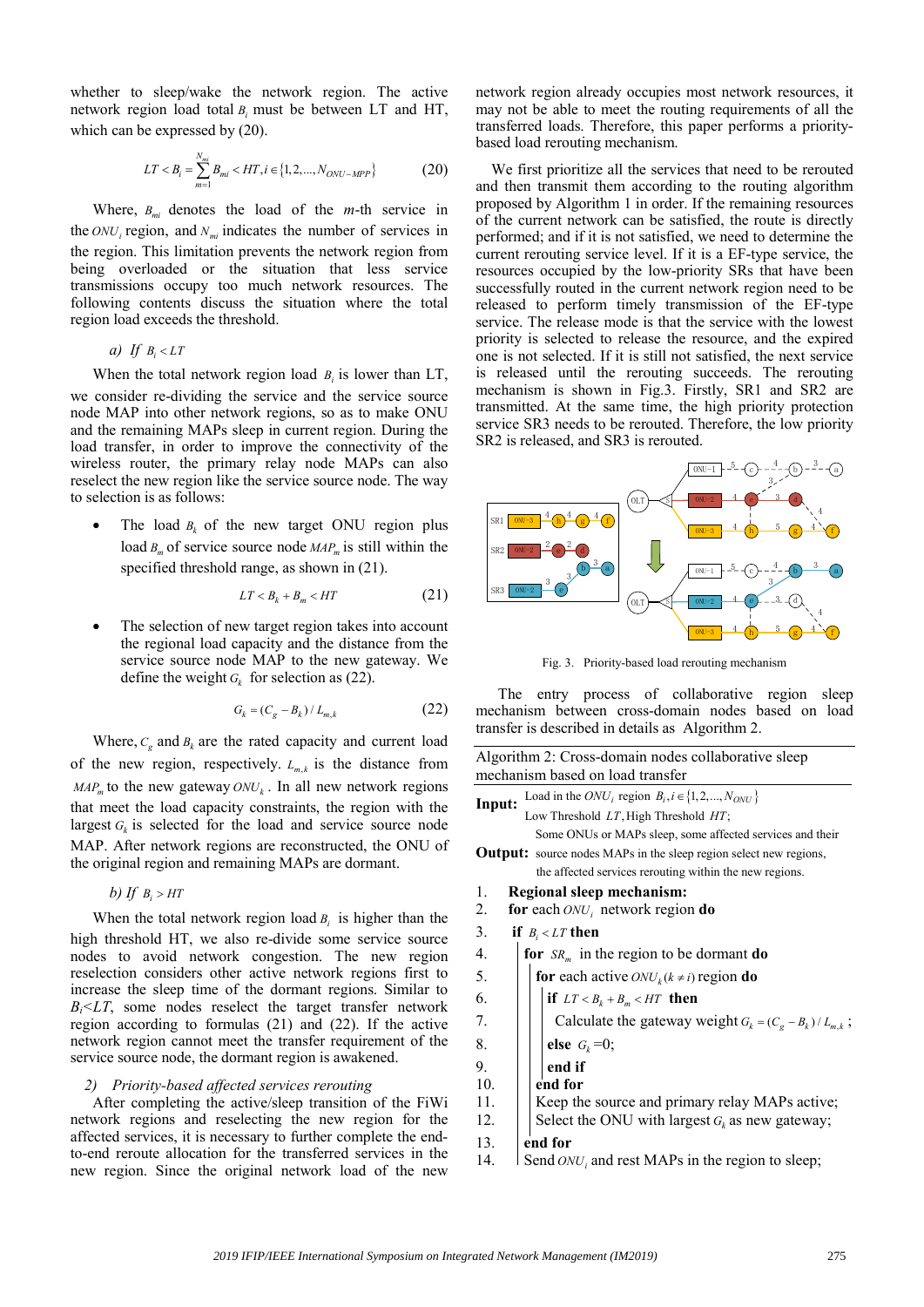|  | 15. else if $B_i > HT$ then |
|--|-----------------------------|
|  |                             |

| 15. | else if $B_i > HT$ then                                   |  |
|-----|-----------------------------------------------------------|--|
| 16. | for each $SR_m$ of loads beyond HT in the region do       |  |
| 17. | Take steps from 5 to 12;                                  |  |
| 18. | if $G_k = 0$ for all active regions then                  |  |
| 19. | Wake up and select the sleep region closest to $SRm$ ;    |  |
| 20. | end if                                                    |  |
| 21. | end for                                                   |  |
| 22. | end if                                                    |  |
| 23. | end for                                                   |  |
| 24. | Affected services rerouting mechanism:                    |  |
| 25. | Sort $SR_k$ in descending order of priority $QoS(SR_k)$ ; |  |
| 26. | for each $SR_k$ in sorted queue do                        |  |
| 27. | Perform QoS-aware routing based on Algorithm 1;           |  |
| 28. | if resource can meet the $SR_k$ requirements then         |  |
| 29. | Transmit $SR_k$ ;                                         |  |
| 30. | else if $QoS(SR_k) = 1$ then                              |  |
| 31. | Prioritize SRs occupying resources in the region;         |  |
| 32. | for $SR_k$ still cannot be transmitted do                 |  |
| 33. | Release resources occupied by the lowest priority SR;     |  |
| 34. | Recalculate current remaining network resources;          |  |
| 35. | end for                                                   |  |
| 36. | Transmit $SR_k$ ;                                         |  |
| 37. | end if                                                    |  |
| 38. | end for                                                   |  |
|     |                                                           |  |

## V. SIMULATION RESULTS AND ANALYSIS

## *A. parameter settings*

The coordinate size of the FiWi network topology is set to be  $50*50$  m<sup>2</sup>, which consists of 1 OLT, 4 ONUs, and 20 MAPs. The ONUs are connected to the OLT in a star topology. The MAPs are randomly and evenly distributed in the grid region. The specific simulation parameters are shown in the TABLE I.

TABLE I. SIMULATION PARAMETER SETTINGS

| Parameter setting                         | Parameter value                         |
|-------------------------------------------|-----------------------------------------|
| CPU processing power of ONU               | 400-500 uniform<br>random distribution  |
| CPU processing power of MAP               | $80-100$ uniform<br>random distribution |
| MAP to MAP, MAP to ONU Link bandwidth     | $20-40$ uniform<br>random distribution  |
| Energy consumption of active ONU (W)      | 5.052                                   |
| Energy consumption of sleep ONU           | 0.750                                   |
| Energy consumption of active MAP          | 1.250                                   |
| Energy consumption of sleep MAP           | 0.010                                   |
| CPU requirements of service request       | $0-30$ uniform<br>random distribution   |
| Bandwidth requirements of service request | 0-5 uniform random<br>distribution      |

In order to verify the effectiveness of the proposed algorithm, it is compared with other typical energy-saving mechanisms, including the EASLO algorithm proposed in [10] and the BGW algorithm proposed in [5]. The same as the algorithm proposed in this paper, both EASLO and BGW algorithms perform the sleep/active transitions of ONU by setting the load threshold. The difference is that the EASLO algorithm uses the shortest path algorithm to allocate routes for services. While the BGW algorithm sets the path weight according to the links capacity and adds the hop limit to allocate routes for the services. But none of them involve the energy saving of wireless routers. Our collaborative sleep mechanism between cross-domain nodes in FiWi network based on load balancing and QoS awareness (In the following text, we call it SLBQA) proposed in this paper takes the regional dormancy of ONU and wireless nodes into account, and combines the quality of service guarantee. Our algorithm complexity is  $O(n^2)$ , and we also take pre-process and periodic operation to achieve less overhead.

## *B. Simulation result analysis*

Through long-term online request arrival route simulation, we regularly sample and monitor various performance indicators and obtain the following simulation results.



Fig. 4. Total energy consumption with different algorithms

Fig. 4 shows the total energy consumption of the three algorithms in the FiWi network. The ordinate is the total energy consumption and the abscissa is the network load rate. It can be seen that among the two algorithms only sending the ONUs sleep, the EASLO algorithm uses the shortest path algorithm on the route, which is more energy efficient than the BGW algorithm using the maximum remaining bandwidth algorithm, because the former has fewer forwarding nodes. The SLBQA algorithm proposed in this paper allows both the ONUs and the wireless nodes to sleep, so it has significant energy saving effect compared with other two algorithms. We can also find that the rate at which the energy consumption increases becomes larger as the load rate increases. This is because when the load rate is low, the ONU sleep ratio is large and the energy consumption is low. As the load rate increases, the ONU sleep ratio is smaller, so energy consumption increases rapidly, indicating the energysaving effect of dormancy.

Fig. 5 shows the transmission success number of the three algorithms in the case of meeting the service tolerate delay requirement. We set up a 2000 service requests queue to count the number of successfully transmitted services and the number of high-priority services. It can be seen from the figure that the number of successfully transmitted services of the SLBQA algorithm in this paper is 1301, which is 109 and 205 more than the number of BGW algorithm and the EASLO algorithm, respectively. It can be seen that our network region division method and route planning method based on the maximum remaining bandwidth are beneficial to ensuring continuous operation of the network and improving service transmission. Besides, since our SLBQA algorithm performs service prioritization, the high-priority services are transmitted first and they have a higher percentage of successful transmissions.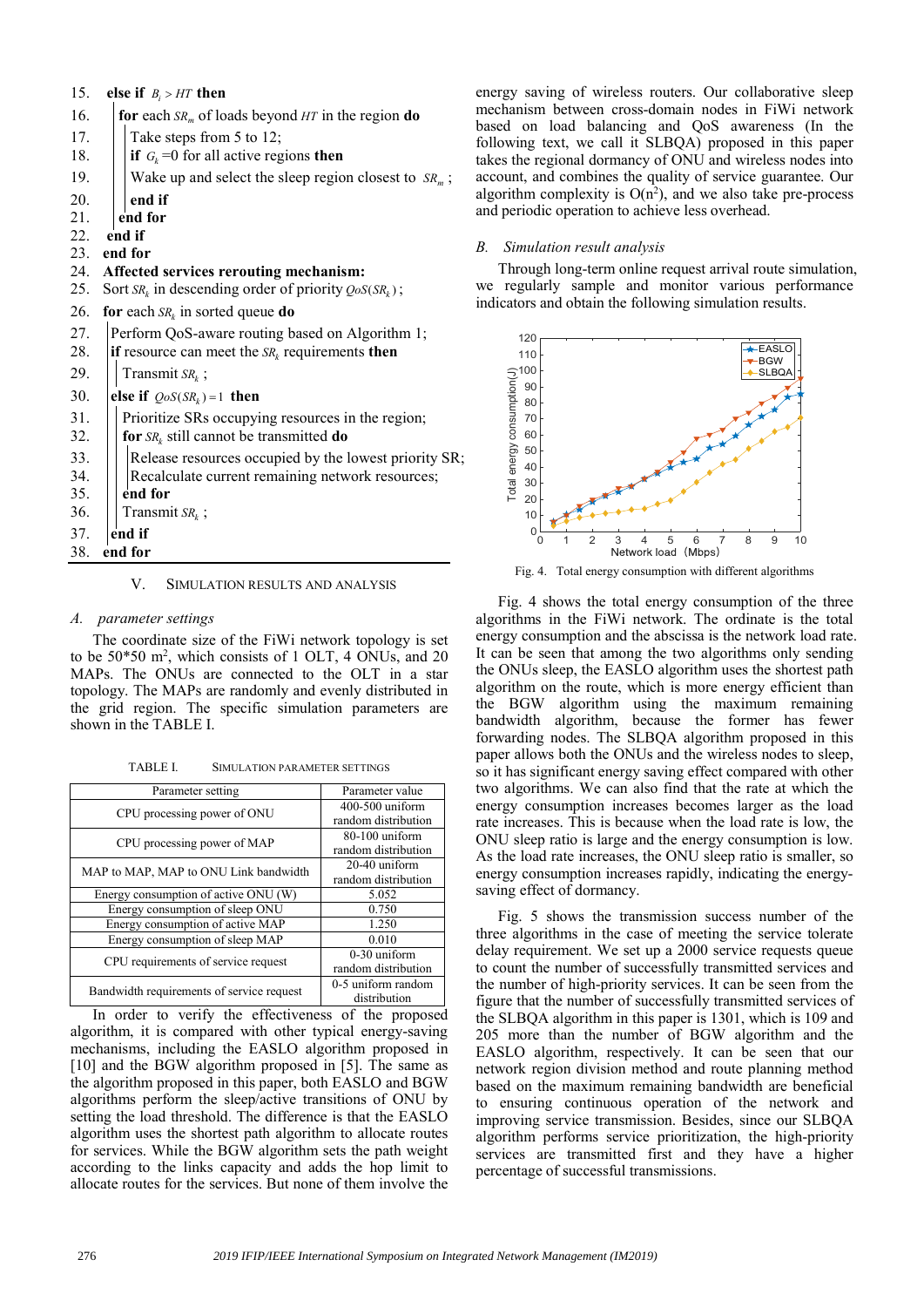

Fig. 5. Number of service transmissions



Fig. 6. Total revenue from network services





Fig. 7. Link bandwidth utilization



Fig. 8. Link residual bandwidth variance

Link residual bandwidth variance

Ě

0 1 2 3 4 5 6 7 8 9 10

Fig. 9. Service average transmission delay

Fig. 10. High-priority service transmission delay

Fig. 6 shows the total profit of services transmission of the three algorithms. It can be seen from the figure that when the load rate is low, the profit of the three algorithms are not much different. This is because the network is relatively smooth at this time, their energy consumptions and transmission rate are not much different. However, as the load rate increases, the SLBQA algorithm of this paper obtains the largest profit. According to the previous analysis, when the load rate is large, the SLBQA algorithm has the lowest energy consumption, the highest service transmission rate, and the highest proportion of high-yield high-priority services, so as to obtain the maximum profit.

EASLO BGW SLBQA

Fig. 7 and Fig. 8 show the bandwidth utilization and the residual bandwidth variance of the links under the three algorithms, respectively. As can be seen from the two figures, the EASLO algorithm has the lowest link bandwidth utilization and the largest variance. Because it uses the shortest path algorithm, which quickly causes the load of the network links to be unbalanced. As the load increases, it is difficult to find the shortest path in the unbalanced network. The BGW algorithm uses the maximum remaining bandwidth routing mode to ensure better network load balancing, higher link bandwidth utilization and lower variance. Our SLBQA algorithm performs service routing in each region to further ensure the smoothness of the network, and can fully utilize the remaining resources, so that it obtains the highest link bandwidth utilization and the lowest variance.

Fig. 9 and Fig. 10 show the average transmission delay of all services and the transmission delay of the high-priority service, respectively. It can be seen from the figure that the EASLO algorithm using the shortest path planning method has the lowest delay, while he BGW algorithm has the largest delay. Our SLBQA algorithm combines the remaining bandwidth and path length to select paths, so that the average delay is lower than the BGW algorithm and higher than the EASLO algorithm. However, our SLBQA algorithm performs QoS-aware hierarchical service queuing transmission control, which prioritizes high-priority services, and uses path delay as the main reference factor in highpriority service route planning. Therefore, the high priority delay of the SLBQA is the lowest, and the QoS of the high priority service is preferentially satisfied.

To sum up, the SLBQA algorithm proposed in this paper has better performance in energy saving, network load balancing and service QoS guarantee.

## VI. CONCLUSION

In order to save energy and ensure QoS, this paper studies the collaborative sleep mechanism between crossdomain nodes in FiWi network based on load balancing and QoS awareness. It consists of two sub-mechanisms which are used to allocate route and implement energy saving. First, we study the service route planning mechanism based on load balancing and priority to properly cluster nodes and select the end-to-end route for different services. Then, we present the cross-domain nodes collaborative sleep mechanism based on load transfer to select nodes to sleep and re-allocate routes for the affected services according to the service priority. The simulation results show that the SLBQA algorithm proposed in this paper can achieve high transmission rate and low latency for high priority services while effectively saving energy. At the same time, the algorithm implements network load balancing and ensures continuous operation of the network.

#### ACKNOWLEDGMENT

This work is supported by National Key R&D Program of China (2016YFB0901200).